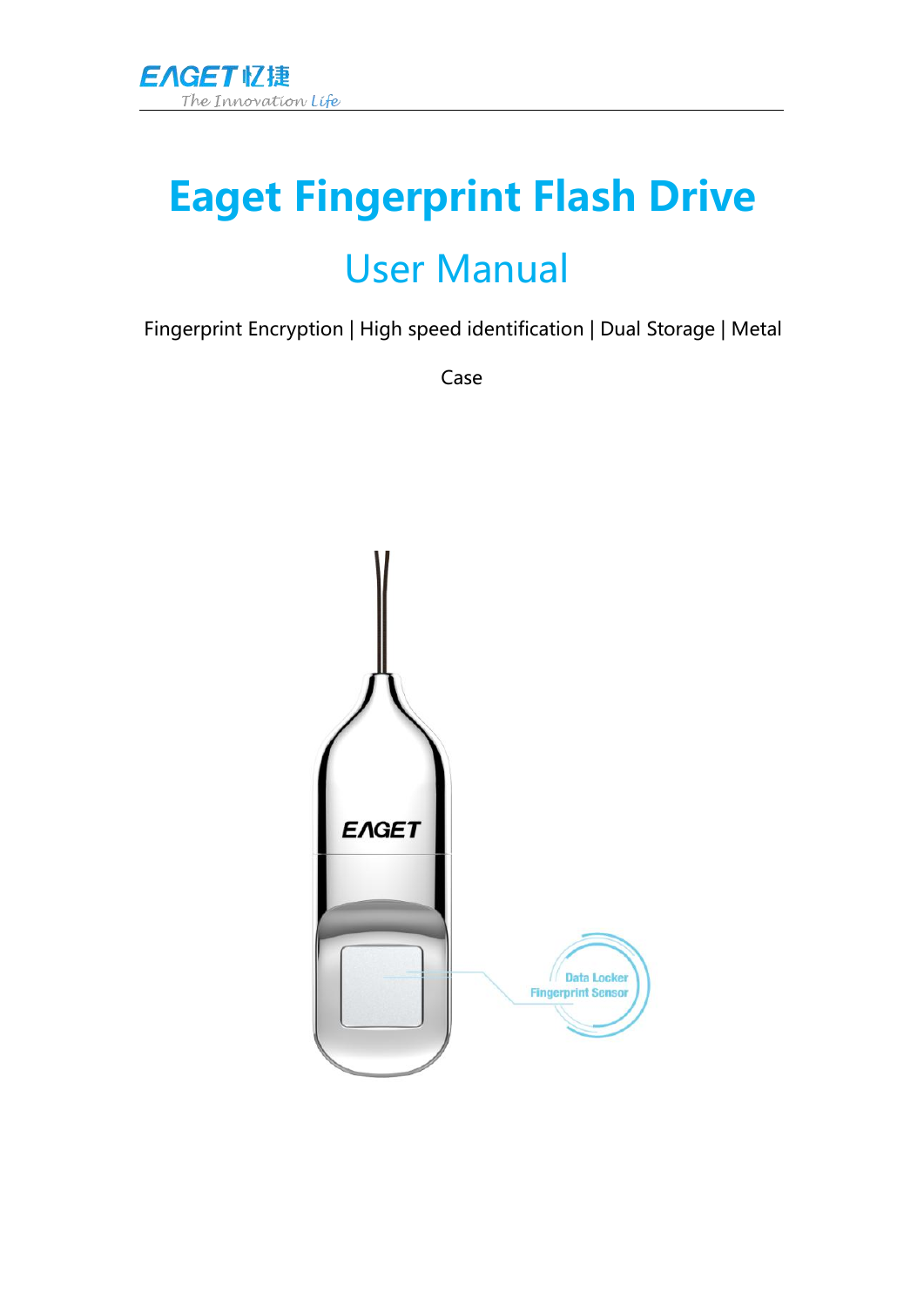

# **Table of Contents**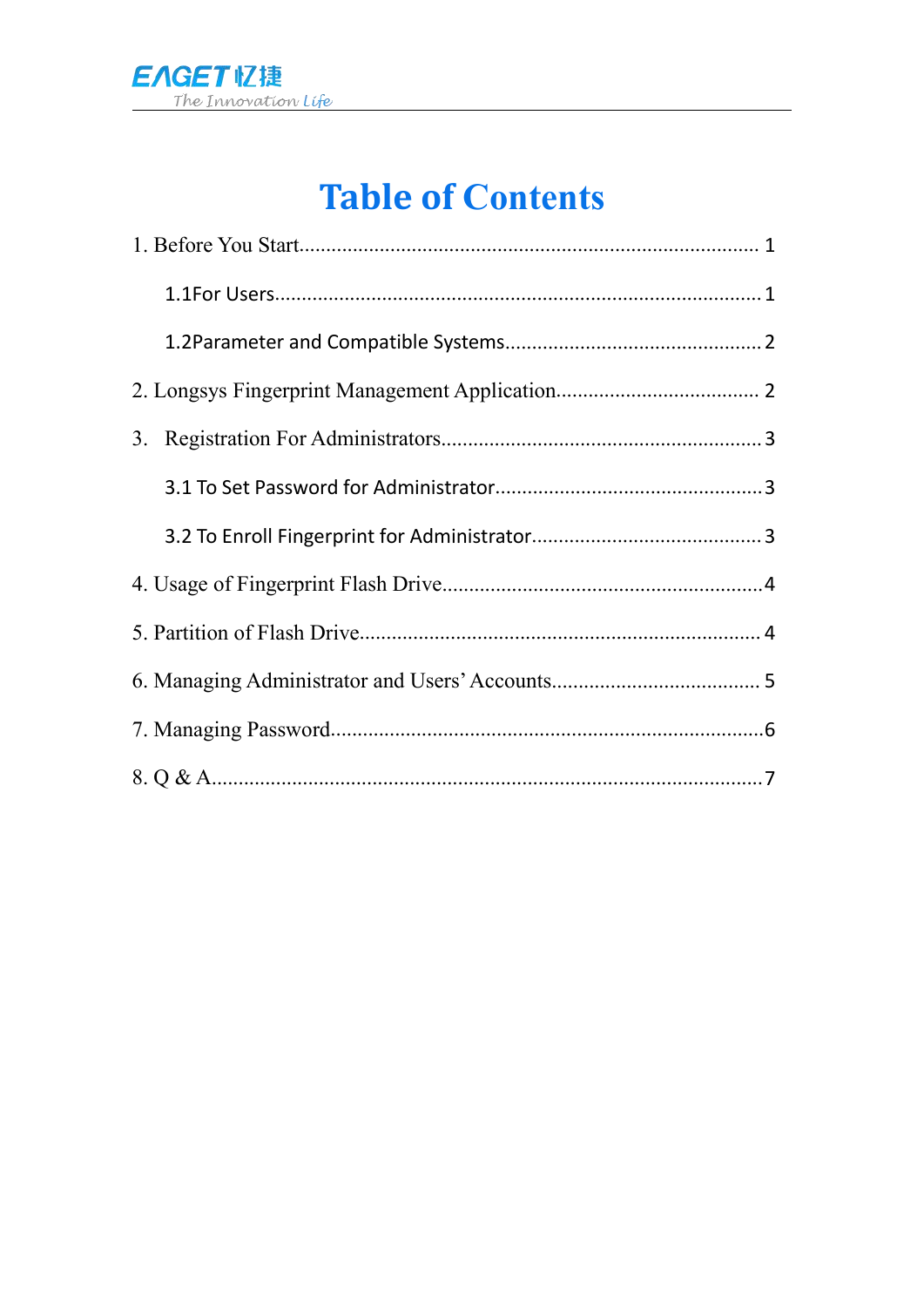<span id="page-2-2"></span><span id="page-2-1"></span>

### <span id="page-2-0"></span>**1. Before You Start**



### 1.1For Users

Dear Users, thank you for purchasing EAGET Fingerprint USB Flash Drive FU5. FU5 is an integration of biometric identification technology and data storage. Designed for those demanding the highest level of data protection, the drive can safeguard sensitive data against unauthorized access attempts with fingerprint authentication. Data stored in the secure partition are safely protected and can only be accessed when the scanned fingerprint is authenticated. Featuring convenience and top-class security, it not only spares you the trouble of memorizing long passwords, but also brings you a peace of mind.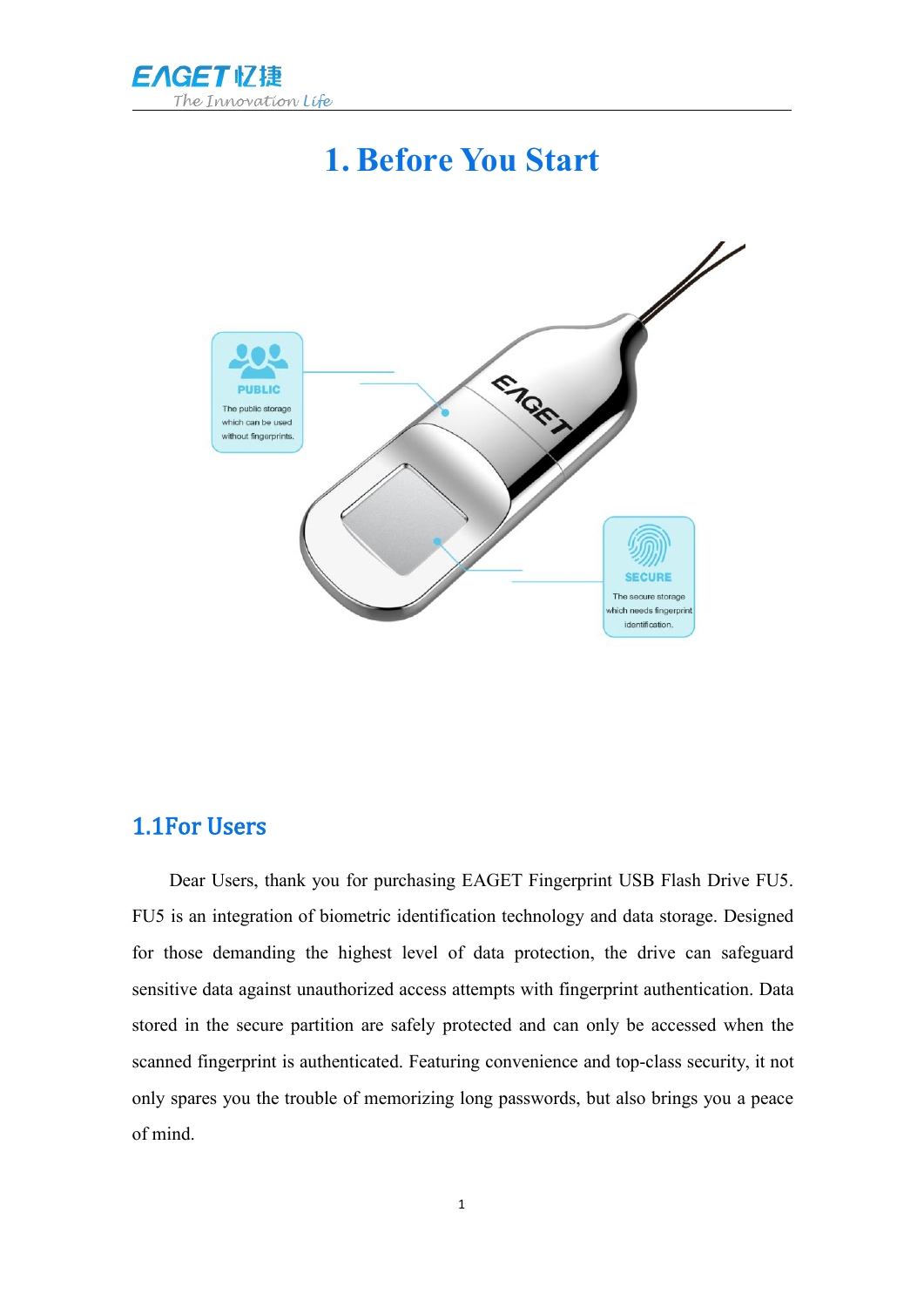### <span id="page-3-0"></span>1.2 Parameter and Compatible Systems

Interface: USB2.0

Fingerprint: FU5 can save up to 6 fingerprints. Management Software SupportedSystems: Windows XP+SP3, Vista, Windows7, Windows 8, Windows 8.1, Windows 10(64bit). Compatible Systems for Memory Function: Windows XP+SP3, Vista, Windows 7, Windows 8, Windows 8.1, Windows 10(64bit), Linux, Mac.(Can recognize the fingerprint and unlock the secure partition)

# **2. Fingerprint Management Application**

When using FU5 for the first time, please run a built-in application that comes with your device on your computer. This application is designed to set password and enroll fingerprints, manage users whose accounts are registered, and prevent your personal data from getting hacked and misused.

To run the fingerprint management application on your computer:

- a. Attach FU5 to an available USB port on your computer and device should be recognized automatically.
- b. Click "CD Drive(G): EAGET" in the window of "My computer"
- c. Double click the app icon "Finger Tool\_EAGET.exe" to run the application.

Note: Some security software may misunderstand and forbid the operation, please set to allow the operation.

| CD Drive (G:) EAGET<br>0 bytes free of 1.48 MB | Public (H:)                                       | Removable Disk (I:) |
|------------------------------------------------|---------------------------------------------------|---------------------|
| CDFS                                           | 9.80 GB free of 9.80 GB                           |                     |
|                                                | - Application (1)                                 |                     |
|                                                | FingerTool_EAGET.exe<br>1.0.2.0<br>2017/5/5 18:57 |                     |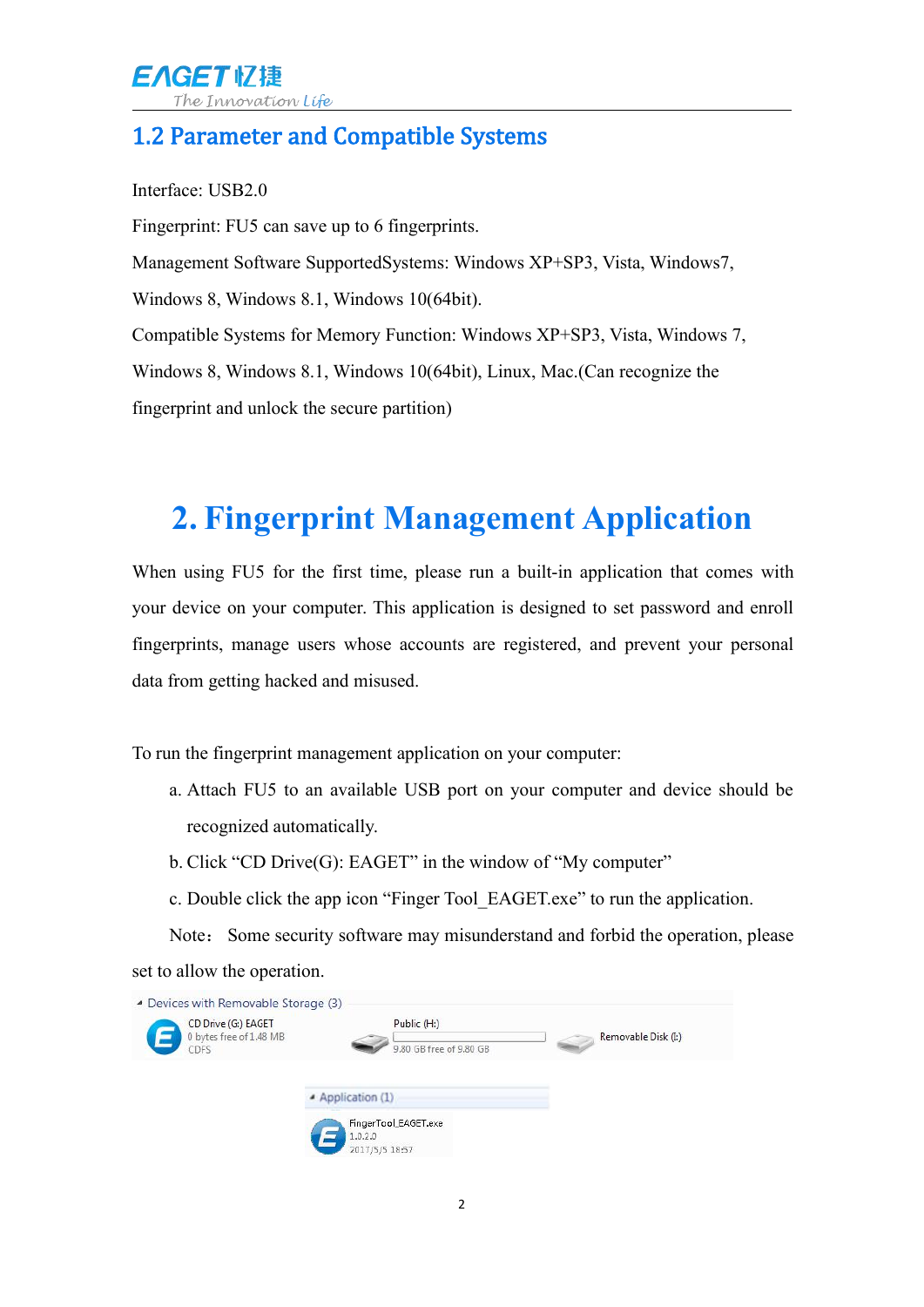<span id="page-4-1"></span>

# <span id="page-4-0"></span>**3. Registration For Administrators**

Only when the registration of administrator's account is complete, you as an administrator can create accounts and enroll fingerprints for general users.

This chapter explains how to register password and fingerprint for administrator.

### 3.1 To Set Password for Administrator



### 3.2 To Enroll Fingerprint for Administrator



You can select Re-entry to enroll again during the process of enrolling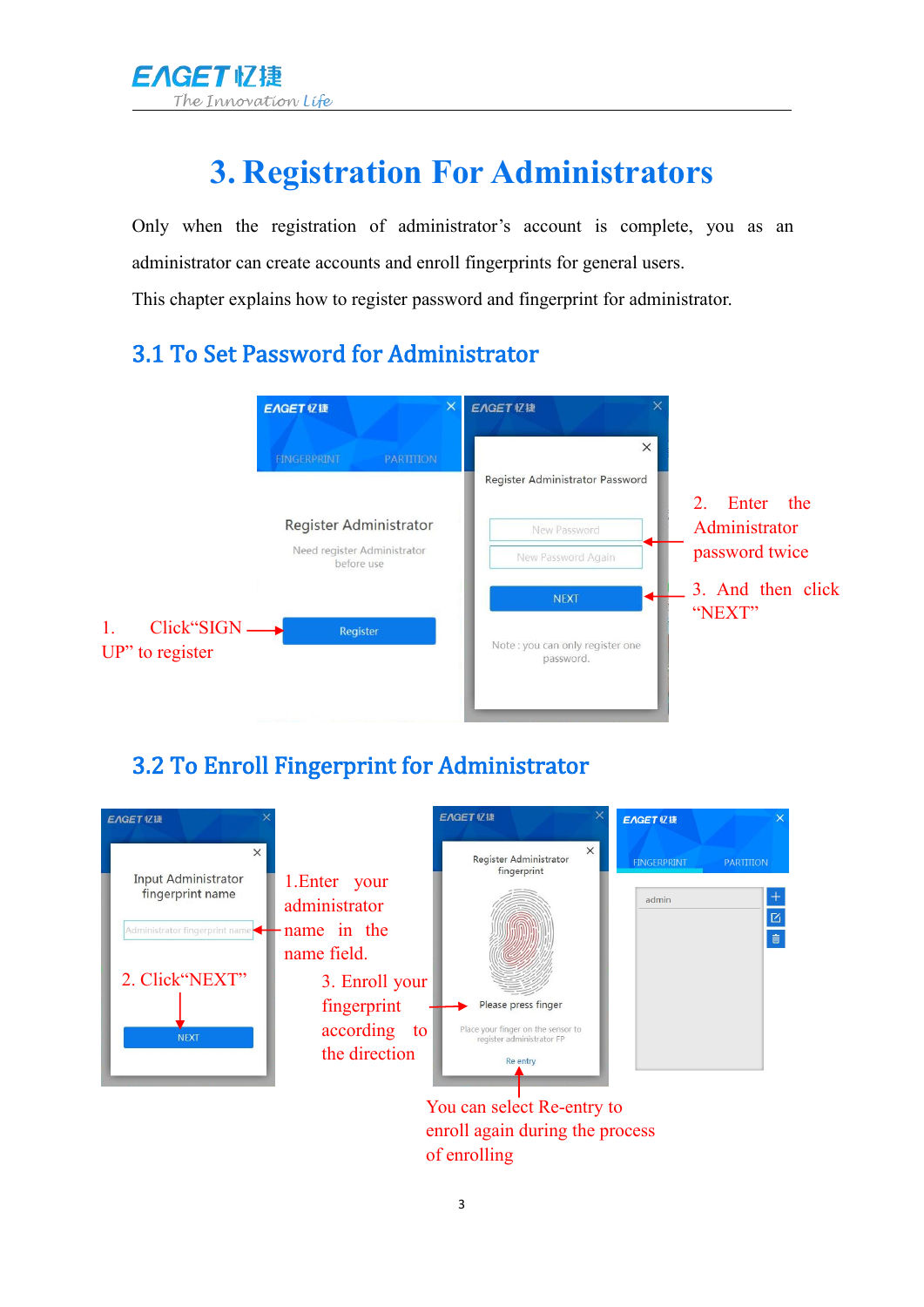

<span id="page-5-1"></span><span id="page-5-0"></span>Note: We suggest you slightly change the angle of your finger for every attempt, allowing the system to store fingerprints of the pad, both sides, and tip of your finger. Repeat the step for 6 times until the scan of your fingerprint is completed.

### **4. Usage of Fingerprint Flash Drive**

- a. Attach FU5 to an available USB port on your computer and the device should be recognized automatically.
- b. Place your finger (the one had been enrolled) on the fingerprint sensor with light and even pressure. You will see the blue light flashes. When the fingerprint is authenticated, you can see the secure partition and access the data stored in this partition. As shown below.

| • Devices with Removable Storage (3)           |                         |                         |
|------------------------------------------------|-------------------------|-------------------------|
| CD Drive (G:) EAGET<br>0 bytes free of 1.48 MB | Public (H:)             | Secure (I)              |
|                                                | 9.80 GB free of 9.80 GB | 19.9 GB free of 19.9 GB |

### **5. Partition of Flash Drive**

- a. Run the application "Fingertool\_EAGET", and apply the Administrator's fingerprint to pass the authentication and then click "PARTITION".
- b. Click "YES".
- c. Scroll the mouse to adjust the capacity of the public partition and the secure partition, click "YES" to confirm the adjustment. Please re-attach the flash drive after finish the partition.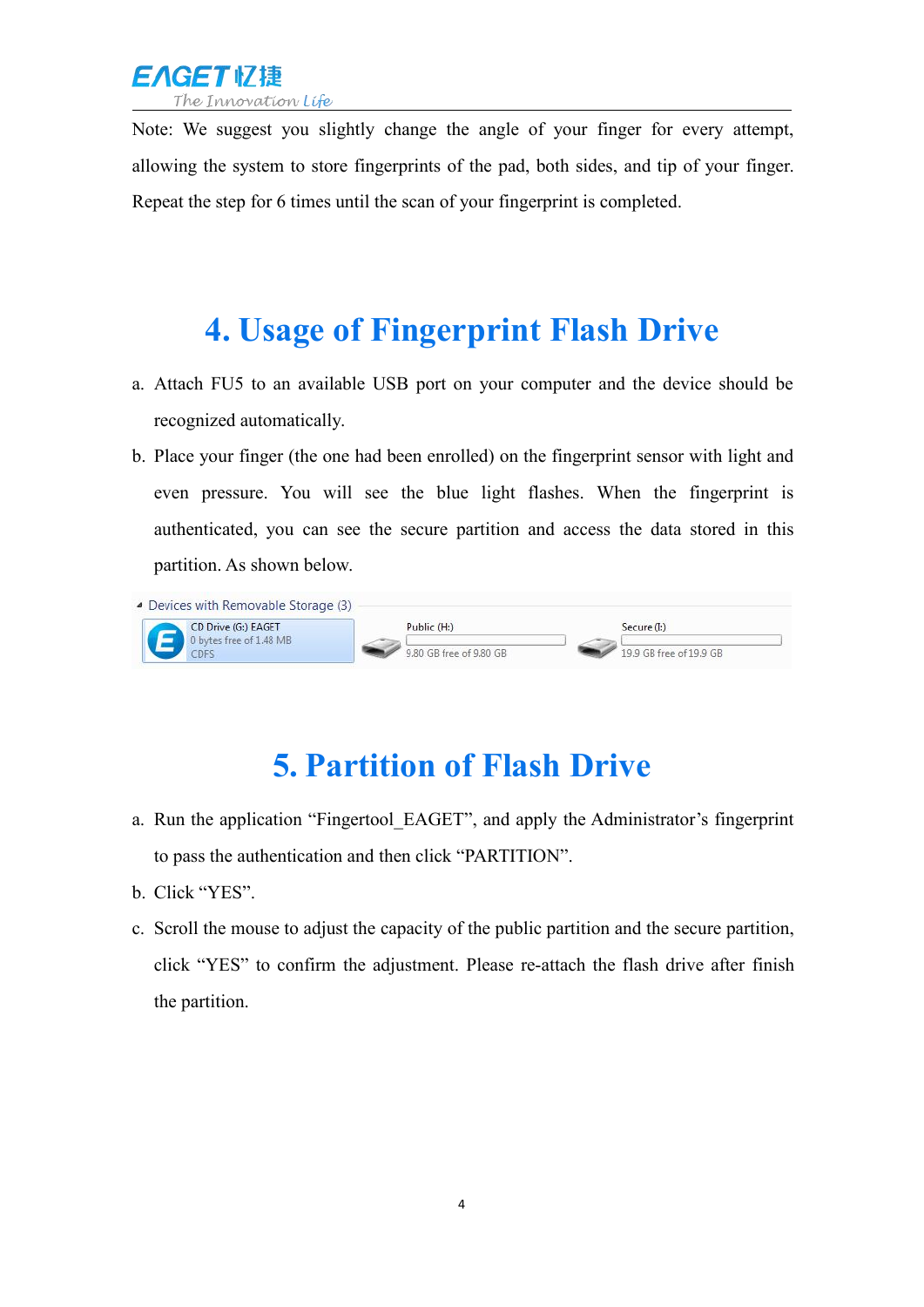EAGET忆捷

<span id="page-6-0"></span>The Innovation Life



3.Scroll the mouse to adjust the capacity of two partitions.

4.Click "OK" after adjusting the capacity of two partitions, and then re-attach the flash drive.

### **6. Managing Administrator and Users' Accounts**

This chapter explains how to add, change, delete, and edit the accounts.



(Note: You should keep at least one fingerprint of the administrator.)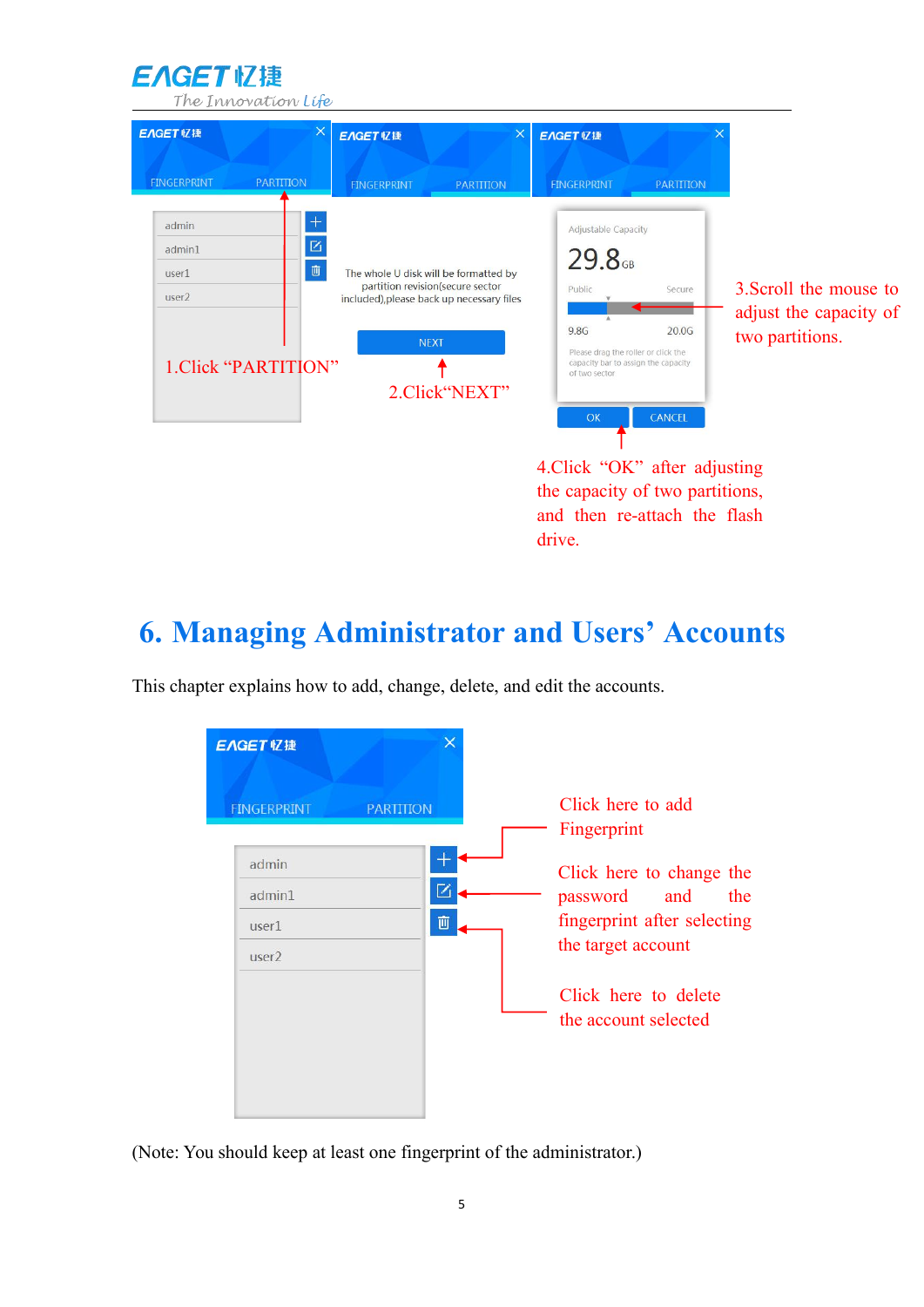

# <span id="page-7-0"></span>**7. Managing Password**

- a. Click "Password Authentication" on the window of fingerprint authentication.
- b. Click"Forget Password" on the window of the password authentication.
- c. Enter a new password.
- d. Click"YES" and apply the administrator's fingerprint to complete the setting.

| <b>EAGET 忆捷</b><br><b>FINGERPRINT</b><br><b>PARTITION</b>                                                                                                                                                                                      | $\times$<br>X EAGET 忆捷<br><b>FINGERPRINT</b><br><b>PARTITION</b>                                                                                                                   | <b>EAGET 忆捷</b><br><b>FINGERPRINT</b><br><b>PARTITION</b>                                                           |                            |
|------------------------------------------------------------------------------------------------------------------------------------------------------------------------------------------------------------------------------------------------|------------------------------------------------------------------------------------------------------------------------------------------------------------------------------------|---------------------------------------------------------------------------------------------------------------------|----------------------------|
| <b>Fingerprint Verification</b><br>Press to enter admin page<br>Password Verification><br>1. Click"Password<br>Authentication" on the<br>window of fingerprint<br>authentication.<br><b>EAGET 忆捷</b><br><b>FINGERPRINT</b><br><b>PARTITION</b> | <b>Administrator Password</b><br>OK<br>Forget Password?<br>Fingerprint Verification><br>Click"Forget<br>2.<br>Password" on the<br>of<br>the<br>window<br>password<br>verification. | <b>New Password</b><br><b>New Password Again</b><br><b>NEXT</b><br><back<br>Input the Same Password Again</back<br> | 3. Enter a new<br>password |
| <b>Fingerprint Verification</b><br>Please apply the Administrator's fingerprint to<br>change password                                                                                                                                          | 4. Click here and apply the<br>administrator's fingerprint to<br>complete the setting.                                                                                             |                                                                                                                     |                            |